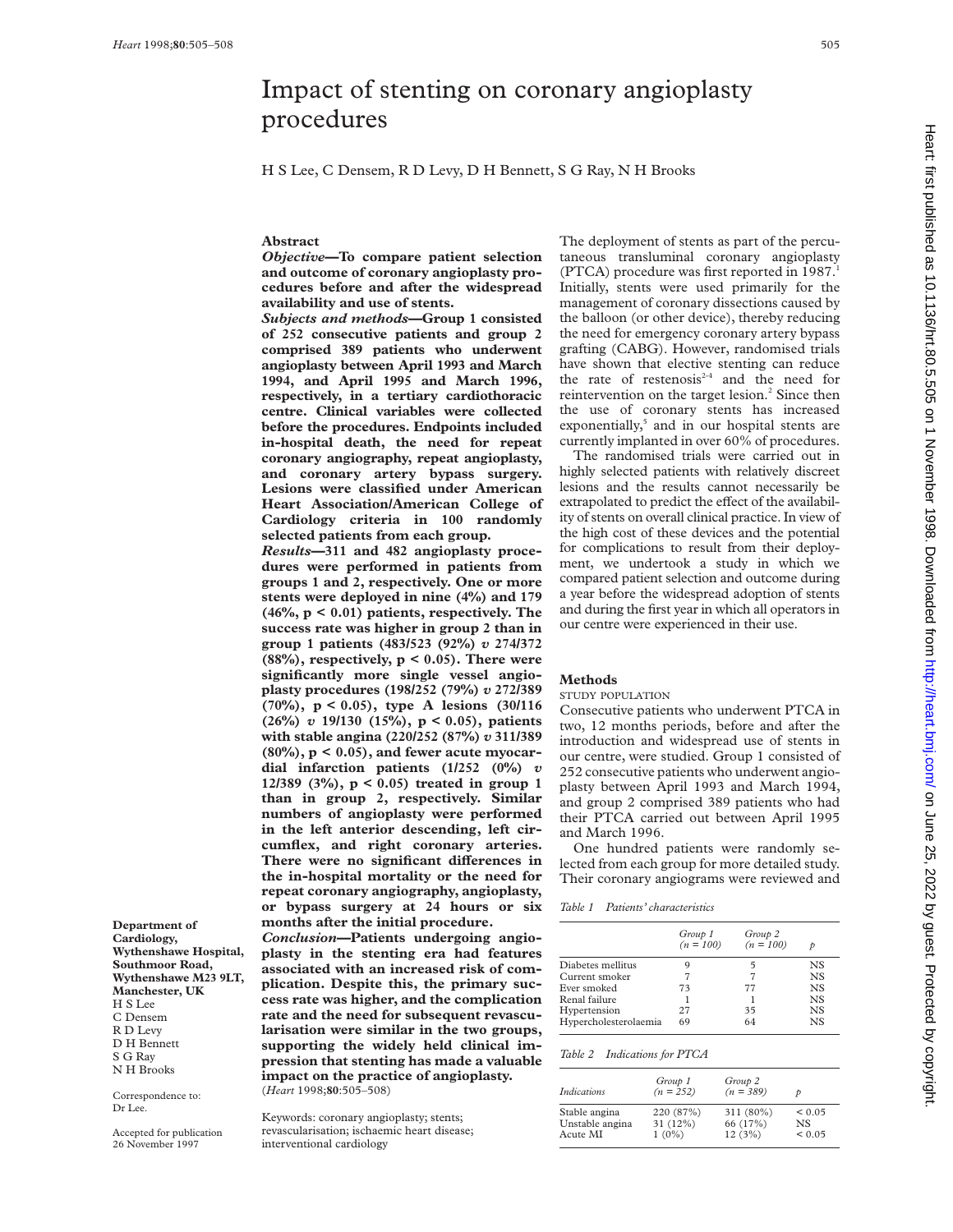*Table 3 Coronary artery characteristics*

|                        | Group 1<br>$(n = 252)$ | Group 2<br>$(n = 389)$ | Þ           |
|------------------------|------------------------|------------------------|-------------|
| Number of vessels PTCA |                        |                        |             |
|                        | 198 (79%)              | 273 (70%)              | ${}_{0.05}$ |
| $\overline{c}$         | 48 (19%)               | 98 (25%)               | NS.         |
| $\mathbf{\hat{z}}$     | $6(2\%)$               | 18(5%)                 | <b>NS</b>   |
| Vessels involved       |                        |                        |             |
| LM.                    | $0(0\%)$               | 6(2%)                  | NS.         |
| LAD.                   | 126 (50%)              | 205(53%)               | <b>NS</b>   |
| <b>RCA</b>             | 71 (28%)               | 130 (33%)              | NS.         |
| LC <sub>x</sub>        | 55 (22%)               | 64 (16%)               | <b>NS</b>   |
| Grafts                 | 8(3%)                  | 5(1%)                  | NS          |

LM, left main; LAD, left anterior descending artery; RCA, right coronary artery; LCx, left circumflex artery.

## *Table 4 Lesion type*

|                           |             | Group 1                          | Group 2                          |                     |
|---------------------------|-------------|----------------------------------|----------------------------------|---------------------|
| Number of patients        |             | 100                              | 100                              |                     |
| Number of lesions dilated |             | 116                              | 130                              |                     |
| Lesion type               | А<br>в<br>C | 30 (26%)<br>57 (49%)<br>29 (25%) | 19 (15%)<br>78 (60%)<br>33 (25%) | < 0.05<br>NS<br>NS. |

lesions were classified according to American Heart Association/American College of Cardiology classification.6

## ANGIOPLASTY PROCEDURE

Coronary angioplasty was performed using standard techniques. All patients were treated with aspirin and intravenous heparin was administered at the start of the procedure. Warfarin was used for patients who were stented until September 1995 when ticlopidine was introduced. Coronary stents in use during the study period were the Palmaz-Schatz (Johnson & Johnson Interventional system, Miami, Florida, USA), Micro (Advanced Vascular Engineering, Santa Rosa, California, USA) and Wiktor (Medtronic Inc, Kerrade, the Netherlands.)

CLINICAL VARIABLES AND OUTCOME MEASURED Clinical variables, including age, sex, a history of diabetes mellitus, hypertension, hypercholesterolaemia (total cholesterol more than

*Table 5 Repeat angiography, revascularisation, and in-hospital mortality*

|                       | Group 1 $(n = 252)$ | Group 2 $(n = 389)$ | p         |  |
|-----------------------|---------------------|---------------------|-----------|--|
| 24 hours              |                     |                     |           |  |
| ReAng                 | 6(2%)               | 6(2%)               | NS        |  |
| <b>PTCA</b>           | 5(2%)               | 14(4%)              | <b>NS</b> |  |
| CABG                  | 6(2%)               | 9(2%)               | <b>NS</b> |  |
| 6 months              |                     |                     |           |  |
| ReAng                 | 42 (17%)            | 60(15%)             | NS        |  |
| RePTCA                | 49 (19%)            | 70 (18%)            | <b>NS</b> |  |
| CABG                  | 17(7%)              | 21(7%)              | <b>NS</b> |  |
| CABG or PTCA          | 61(24%)             | 86 (22%)            | <b>NS</b> |  |
| CABG, PTCA or ReAng   | 93 (37%)            | 137 (35%)           | <b>NS</b> |  |
| In-hospital mortality | 4(2%)               | 8(2%)               | <b>NS</b> |  |
|                       |                     |                     |           |  |

24 hours and 6 months, repeat procedures within 24 hours and six months.

#### *Table 6 Events rate within group 2 patients*

|                    |        | <b>Stented</b> | Not stented | р           |
|--------------------|--------|----------------|-------------|-------------|
| Number of patients |        | 179            | 209         |             |
| > 1 stent deployed |        | 30             |             |             |
| 24 hours           | ReAng  | 6(3%)          | $0(0\%)$    | ${}_{0.05}$ |
|                    | PTCA   | 3(2%)          | 10(5%)      | <b>NS</b>   |
|                    | CABG   | 4(2%)          | 5(2%)       | <b>NS</b>   |
| 6 months           | ReAng  | 36 (20%)       | $24(11\%)$  | ${}_{0.05}$ |
|                    | RePTCA | 21(12%)        | 48 (23%)    | ${}_{0.01}$ |
|                    | CABG   | 7(4%)          | 14 (7%)     | NS          |

24 hours and 6 months, repeat procedures within 24 hours and six months.

5.2 mmol/l), smoking, and renal failure were collected before the procedures. Details of the procedure and of subsequent PTCA and CABG, and any subsequent angiography, were also obtained. Clinical end points were the need for repeat coronary angiography, re-PTCA, CABG, and in-hospital mortality. Patients with recurrent symptoms who proceeded directly to repeat PTCA were not recorded as having repeat angiography.

## STATISTICAL ANALYSIS

The  $\chi^2$  test with Yate's correction was used to assess the significance of difference between the two group of patients.

## **Results**

#### PATIENTS

During the first and second periods of the study, 311 and 482 PTCA procedures were performed in 252 and 389 patients, respectively. One or more stents were deployed in nine (4%) group 1 patients and 179 (46%) group 2 patients  $(p < 0.01)$ . Their mean  $(SD)$ age was 57 (9) and 58 (9) years with 193 (77%) and 299 (77%) male patients in the respective groups. The characteristics of the 100 patients whose angiograms were reviewed are summarised in table 1.

## INDICATIONS AND SUCCESS RATE

Significantly more PTCAs were performed for stable angina in group 1 patients and more were performed for acute myocardial infarction in group 2 patients (table 2). The success rate of 92% (483/523) for group 2 was significantly higher than for group 1 patients (88%,  $274/372$  (p < 0.05).

#### VESSELS NUMBER AND TYPE

There were significantly more single vessel PTCAs performed in patients in group 1 compared to group 2 (table 3). Similar numbers of PTCAs was performed in the left anterior descending, left circumflex, and right coronary arteries. No angioplasty was performed in the left main stem artery in patients in group 1, but six had PTCA to that vessel in group 2. There were significantly more type A lesions dilated in group 1 patients than in group 2 patients (table 4).

#### REPEAT CORONARY ANGIOGRAPHY, REVASCULARISATION, AND IN-HOSPITAL MORTALITY

There were no significant differences in the in-hospital mortality or the rate of repeat coronary angiography, re-PTCA or CABG at 24 hours or at six months after the initial procedure (table 5).

## OUTCOME OF PATIENTS RECEIVING STENTS

In group 2, the 179 patients who received one or more stents had a significantly lower re-PTCA rate at six months than those without stents (21 (12%) *v* 48 (23%), p < 0.01). The CABG rates were similar between the patients (table 6).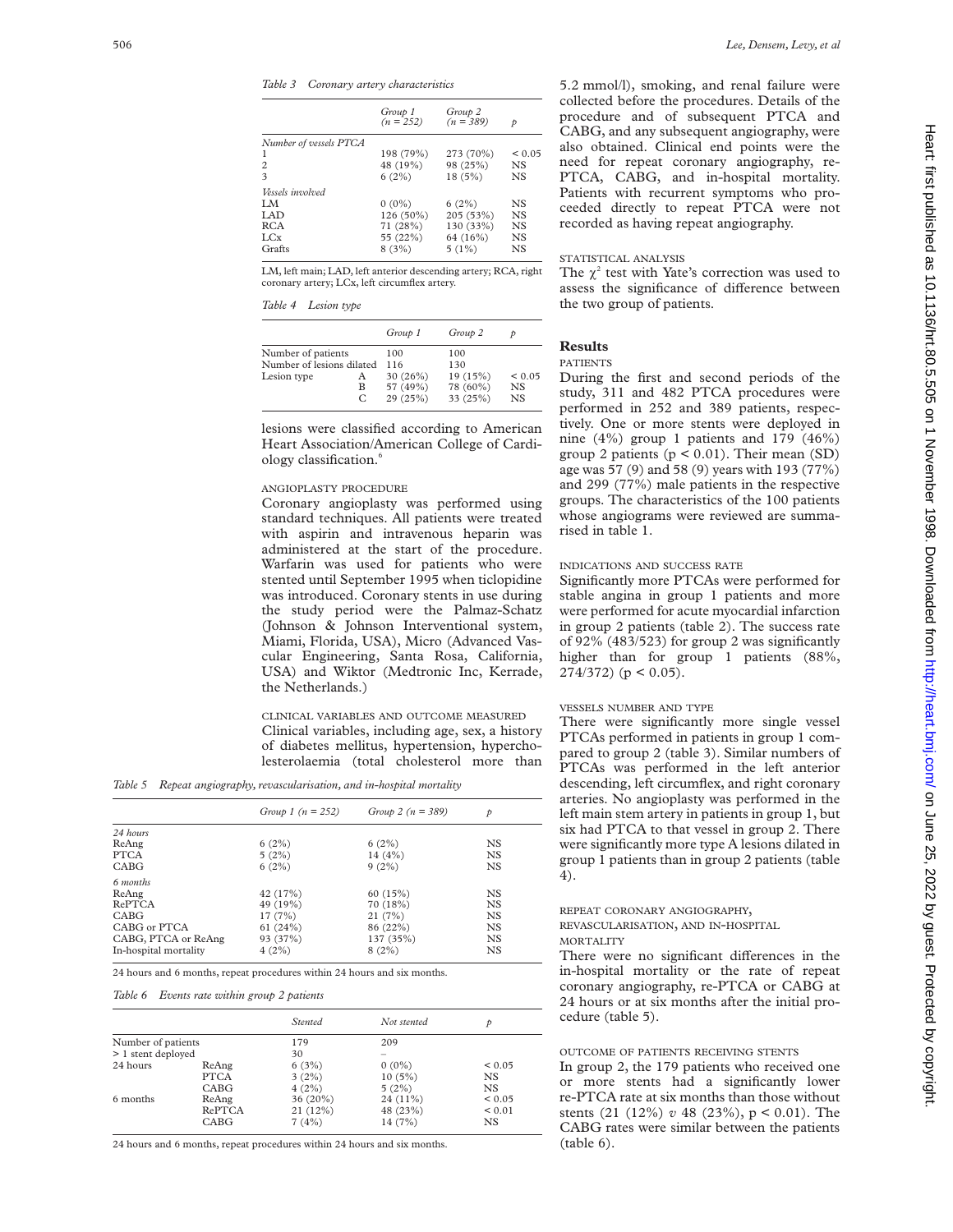#### **Discussion**

The use of coronary stents has increased rapidly since the results of randomised trials suggested that elective stenting improves outcome in and after PTCA procedures.<sup>2-4</sup> The BENESTENT (Belgian Netherlands stent) study group<sup>2</sup> randomised 520 patients with stable angina and single coronary artery stenosis to either Palmaz-Schatz stent implantation or standard balloon angioplasty. Compared to the stent group, there were significantly more patients in the angioplasty group who reached a primary endpoint of either death, cerebrovascular accident, myocardial infarction, the need for CABG, or a further PTCA at the previously dilated site. The difference in clinical events were largely caused by a reduced need for a second PTCA in the stent group. The STRESS (stent restenosis study) investigators similarly randomised 410 patients to elective Palmaz-Schatz stent or balloon angioplasty.<sup>3</sup> The result showed a higher success rate in the stent group in association with a larger immediate gain in the minimal luminal diameter, but by six months, the residual gain was only 0.18 mm  $(p < 0.01)$ . There was a non-significant reduction of clinical end points and the need for further revascularisation of the initial target lesion in the stented patients.

Stenting increases the cost of coronary angioplasty by as much as  $50-100\%$ .<sup>7-11</sup> In the STRESS trial, the average cost of procedures with stents was US\$1200 more than for balloon angioplasty. Correspondingly, the in-hospital costs were US\$2200 more per patient.<sup>7</sup> Restenosis with coronary stents seems to be caused primarily by neointimal hyperplasia<sup>12</sup> and can be troublesome to manage. In addition there is a risk of subacute stent occlusion, which may complicate procedures. For these reasons, stents are still primarily deployed when PTCA results are suboptimal or as a bailout device in coronary artery dissection or acute closure.<sup>13</sup> <sup>14</sup> It is important to ascertain what impact this therapeutic approach, rather than elective stenting of all suitable lesions, has on coronary angioplasty procedures.

A study by Altmann *et al* compared the angioplasty complications after introduction of coronary stents.<sup>14</sup> Despite a very low stent rate of only 4%, they concluded that the major complication rate was reduced by more than 50% in the stenting era. In our study, coronary stents were deployed in a much larger number of patients, 46% in group 2 *v* 4% in group 1, and we had anticipated that our study would show a reduction in both early complications and in the need for late reintervention. Our surprise in finding a comparable frequency of such complications led to the more detailed analysis of risk factors in the two cohorts.

Patients undergoing angioplasty in our centre since the introduction of stents had features associated with an increased risk of early complications and late recurrence compared with those treated before stents became widely available. Multivessel PTCA was performed significantly more frequently in group 2 (30%) than in group 1 patients (21%). There were six left main stem PTCA procedures in group 2 while none was attempted in group 1 patients. More complex angioplasty was attempted in the stenting era with fewer type A and more type B lesions being revascularised. Primary angioplasty for acute myocardial infarction was performed more commonly in the group 2. The complication rates for conventional PTCA is higher in patients with unstable angina than in those in more stable condition.<sup>15</sup> A study by Marzocchi *et al* suggests that stenting reduces these complication rates with results comparable to PTCA performed for stable angina.<sup>15</sup> In our study, there were significantly more patients with stable angina in group 1 than in group 2. Despite these adverse features the rate of periprocedural complications, the need for early and late reinvestigation, and the subsequent requirement for reinvestigation were similar in the two groups. Moreover, the primary success rate was higher in the stent era. These observations support the widely held clinical impression that the introduction of stents has widened the indications for PTCA, and provide some justification for the increased cost associated with their use.

The rate of revascularisation was lower in the group 2 patients who received a stent than in the patients without a stent. Thus, patients who were unsuitable for or did not receive a stent had a high revascularisation rate of 30% at six months. This observation might be explained in part by the smaller diameter of many vessels considered unsuitable for stenting and is not, in itself, evidence of clinical benefit from the technique.

#### **Conclusions**

The introduction of stents in coronary angioplasty procedures was associated with increasing treatment of higher risk patients. Despite this, the initial success rate was higher, and the in-hospital mortality and the need for repeat revascularisation did not increase in the stenting era.

- 1 Sigwart U, Puel J, Mirkovith V, *et al*. Intravascular stents to prevent occlusion and restenosis after transluminal angio-plasty. *N Engl J Med* 1987;**316**:701–6.
- 2 Serruys PW, Jaegere P, Kiemeneij F, *et al*. A comparison of balloon-expandable-stent with balloon angic patients with coronary artery disease. *N Engl J Med* 1994;<br>**331**:489–95.
- 3 Fischman DL, Leon MB, Baim DS, *et al*. A randomised comparison of coronary-stent placement and balloon angio-plasty in the treatment of coronary artery disease. *N Engl J Med* 1994;**331**:496–501.
- 4 Versaci F, Gaspardone A, Tomai F, *et al*. A comparison of coronary artery stenting with angioplasty for isolated stenosis of the proximal left anterior descending coronary artery. *N Engl J Med* 1997;**336**:817–22.
- 5 Rodriguez A, Ambrose JA. Do we require a cure for 'stent-mania'. *J Am Coll Cardiol* 1996;**28**:827–9.
- 6 Ryan TJ, Faxon DP, Gunnar RM, *et al*. Guidelines for percutaneous transluminal coronary angioplasty: a report of the American College of Cardiology/American Heart Association task force on assessment of diagnostic and therapeutic cardiovascular procedures (subcommittee on percutaneous transluminal angioplasty). *J Am Coll Cardiol* 1988;**12**:529–45.
- 7 Cohen DJ, Krumholz HM, Sukin CA, *et al*. In-hospital and one year economic outcomes after coronary stenting or balloon angioplasty. *Circulation* 1995;**92**:2480–7. 8 Dick PC, Popma JJ, Muller DW, *et al*. In-hospital cost asso-
- ciated with new percutaneous coronary devices. *Am J Cardiol* 1991;**68**:879–85.
- 9 Topol EJ. Caveats about elective coronary stenting. *N Engl J Med* 1994;**331**:539–41.
- 10 Lazzam C, Lazzam LM, Mclaughlin PR, *et al*. Implications of higher initial in-hospital costs on restenosis rates with newer devices [abstract]. *Circulation* 1992;**86**(suppl I):I-44.